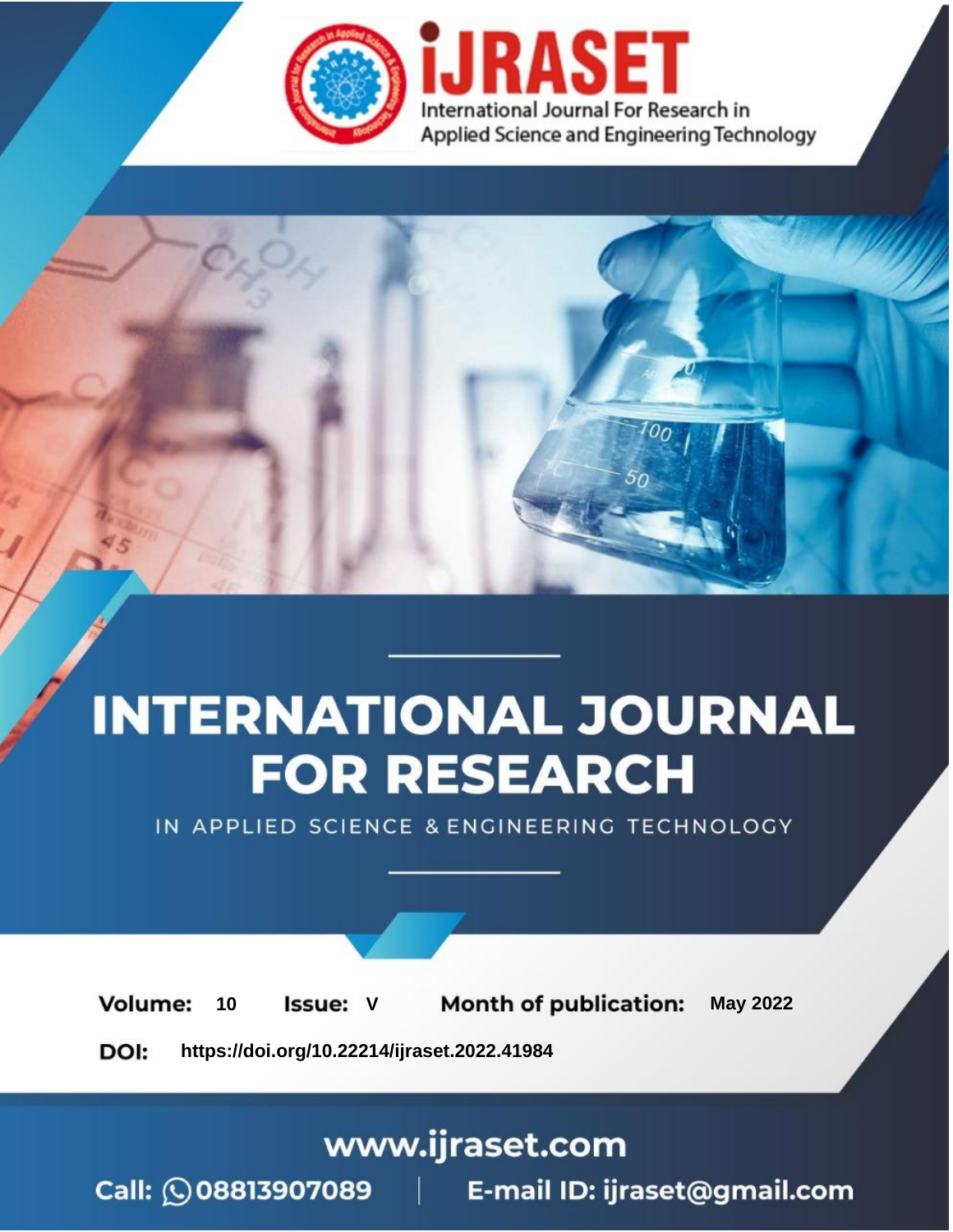

International Journal for Research in Applied Science & Engineering Technology (IJRASET**)**  *ISSN: 2321-9653; IC Value: 45.98; SJ Impact Factor: 7.538 Volume 10 Issue V May 2022- Available at www.ijraset.com*

### **Sign Language Detection with CNN**

Suyog Bhamare<sup>1</sup>, Abhishek Shinde<sup>3</sup>, Rahul Palve<sup>2</sup>, A. N. Gharu<sup>4</sup>

*1, 2, <sup>3</sup>UG Scholar, <sup>4</sup>Project Guide, Dept. of Computer Science Engineering, Pune Vidyarthi Griha's College Of Engineering Nashik, Maharashtra, India*

*Abstract: Sign language is one of the oldest and most natural forms of language for com- munication, but since most people do*  not know sign language and interpreters are very difficult to come by, we have come up with a real time method using neural net*works for fingerspelling based American sign language. In our method, the hand is first passed through a filter and after the filter is applied the hand is passed through a classifier which predicts the class of the hand gestures. Our method provides 95.7% accuracy for the 26 letters of the alphabet.*

#### **I. INTRODUCTION**

Sign language is a predominant sign language Since the only disability Deaf and Dumb (hereby referred to as DM) people have is communication related and since they cannot use spoken languages, the only way for them to communicate is through sign language. Communication is the process of exchange of thoughts and messages in various ways such as speech, signals, behavior and visuals. DM people make use of their hands to express different gestures to express their ideas with other people. Gestures are the non-verbally exchanged messages and these ges- tures are understood with vision. This nonverbal communication of deaf and dumb people is called sign language. A sign language is a language which uses gestures instead of sound to convey meaning combining hand-shapes, orientation and move- ment of the hands, arms or body, facial expressions and lip-patterns. Contrary to popular belief, sign language is not international. These vary from region to region.

Minimizing the verbal exchange gap among DM and non-DM people turns into a want to make certain effective conversation among all. Sign language translation is among one of the most growing lines of research and it enables the maximum nat- ural manner of communication for those with hearing impairments. A hand gesture recognition system offers an opportunity for deaf people to talk with vocal humans without the need of an interpreter. The system is built for the automated conversion of ASL into textual content and speech. In our project we primarily focus on pro- ducing a model which can recognize Fingerspelling based hand gestures in order to form a complete word by combining each gesture.

#### *A. Motivation*

For interaction between normal people and DM people a language barrier is cre- ated as sign language structure since it is different from normal text. So, they depend on vision-based communication for interaction.

If there is a common interface that converts the sign language to text, then the gestures can be easily understood by non-DM people. So, research has been made for a vision-based interface system where DM people can enjoy communication without really knowing each other's language.

The aim is to develop a user-friendly Human Computer Interface (HcI) where the computer understands the human sign language. There are various sign languages all over the world, namely american Sign Language (ASL), French Sign Language, British Sign Language (BSL), Indian Sign language, Japanese Sign Language and work has been done on other languages all around the world.

#### **II. LITERATURE SURVEY**

#### *1) H Muthu Mariappan, V Gomathi "Real-Time Recognition of Indian Sign Language" in ISBN:978-1-5386-9471-8*

Abstract: The real-time sign language recognition system is developed for recog- nising the gestures of Indian Sign Language (ISL). Generally, sign languages con- sist of hand gestures and facial expressions. For recognising the signs, the Regions of Interest (ROI) are identified and tracked using the skin segmentation feature of OpenCV. The training and prediction of hand gestures are performed by applying fuzzy c-means clustering machine learning algorithm. The gesture recognition has many applications such as gesture controlled robots and automated homes, game control, Human-Computer Interaction (HCI) and sign language interpretation. The proposed system is used to recognize the real-time signs. Hence it is very much useful for hearing and speech impaired people to communicate with normal people.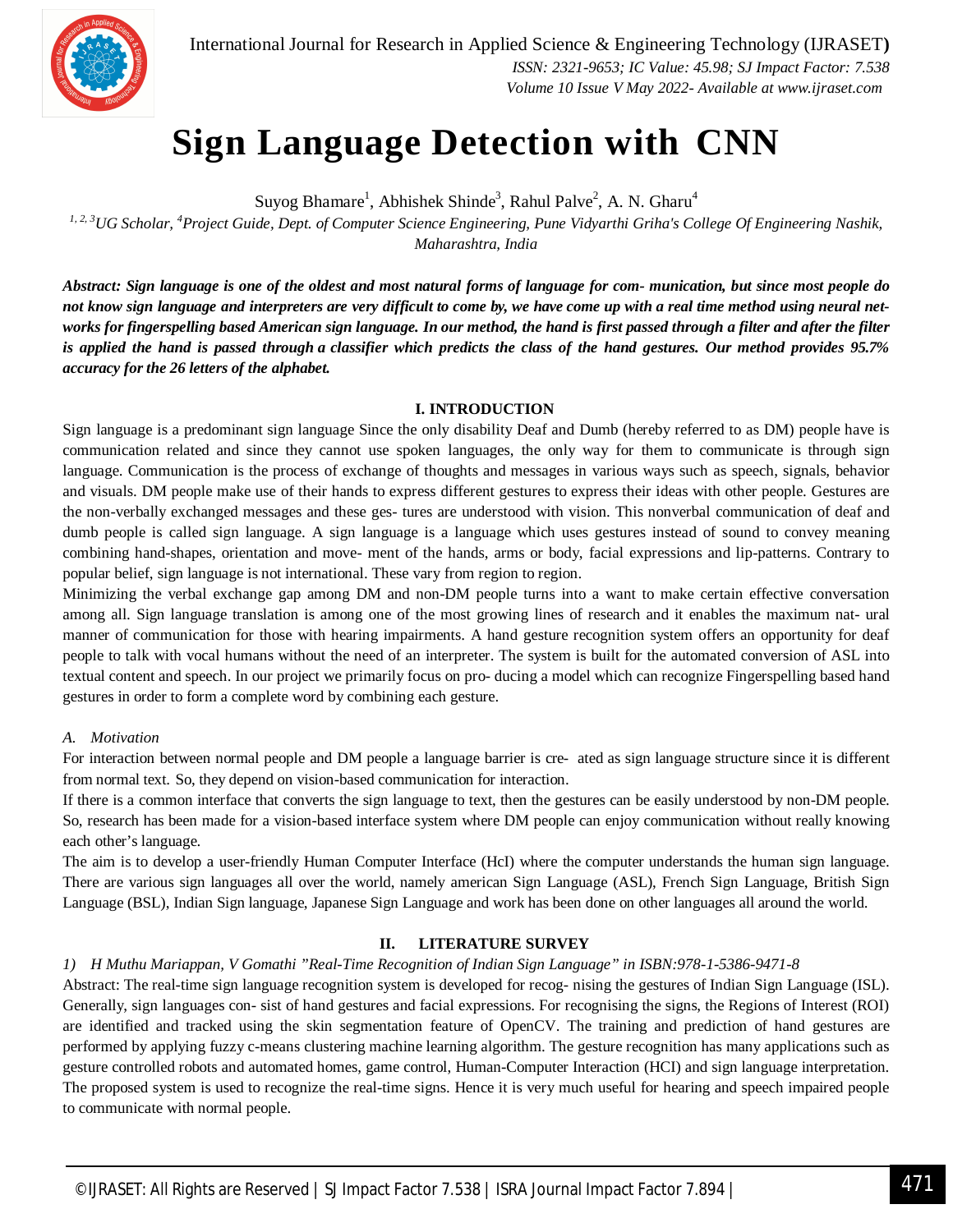

International Journal for Research in Applied Science & Engineering Technology (IJRASET**)**

 *ISSN: 2321-9653; IC Value: 45.98; SJ Impact Factor: 7.538 Volume 10 Issue V May 2022- Available at www.ijraset.com*

*2) Mohammed Safeel, Tejas Sukumar, Shashank K S ,Arman M D, Shashid- har R, Puneeth S B, "Sign Language Recognition Techniques- A Review",*

Abstract: Sign language reduces the barrier for communicating with the humans having impaired of speech and hearing, on the other hand Sign language cannot be easily understood by common people. Therefore, a platform is necessary that is built using an algorithm to recognize various signs it is called as Sign Language Recogni- tion (SLR). It is a technique that simplifies the communication between speech and hearing impaired people with normal people, the main aim of SLR is to overcome the aforementioned drawback. In this manuscript it is aimed to review various tech- niques that have been employed in the recent past for SLR that are employed at vari- ous stages of recognition. Adding to the above, various image based with or without the glove employed for detection, their advantages and difficulties encountered dur- ing this process. Also, segmentation, feature extraction, methods used for feature vector quantization and reduction techniques are discussed in detail. Along with these, during classification it involves training, testing that employs various train- ing models, including Hidden Markov Model based approaches and Deep learning methods such as CNN, also techniques like k-NN, ANN, SVM and others. Then finally discussion on results and observations from several techniques are compared. The approaches that are being reviewed are so flexible that they can be employed for major sign detections with applications in various domains.

Keywords: Assistive technology, Gesture recognition, Feature extraction, Image segmentation, Training, Image color analysis, Face recognition

Drawbacks of above systems:

- *a)* Less accuracy due to poor image processing system.
- *b)* No auto correct feature.
- *c)* No 3D Object support.

*A. Architecture*



#### **III. PROPOSED SYSTEM**

In proposed system, when a user will reach to our platform firstly he has to show a particular sign respective to what he wants to be converted in text. The input will be taken in form of image and further processed by using various algorithms like CNN. Then the word formation will be done after that suggestions for the respective word which user want to say will be shown on screen to reduce the communication delay and improve user experience. Along with words a whole sentence can also be shown on the screen. Where the output will be in form of Text and will be displayed on screen.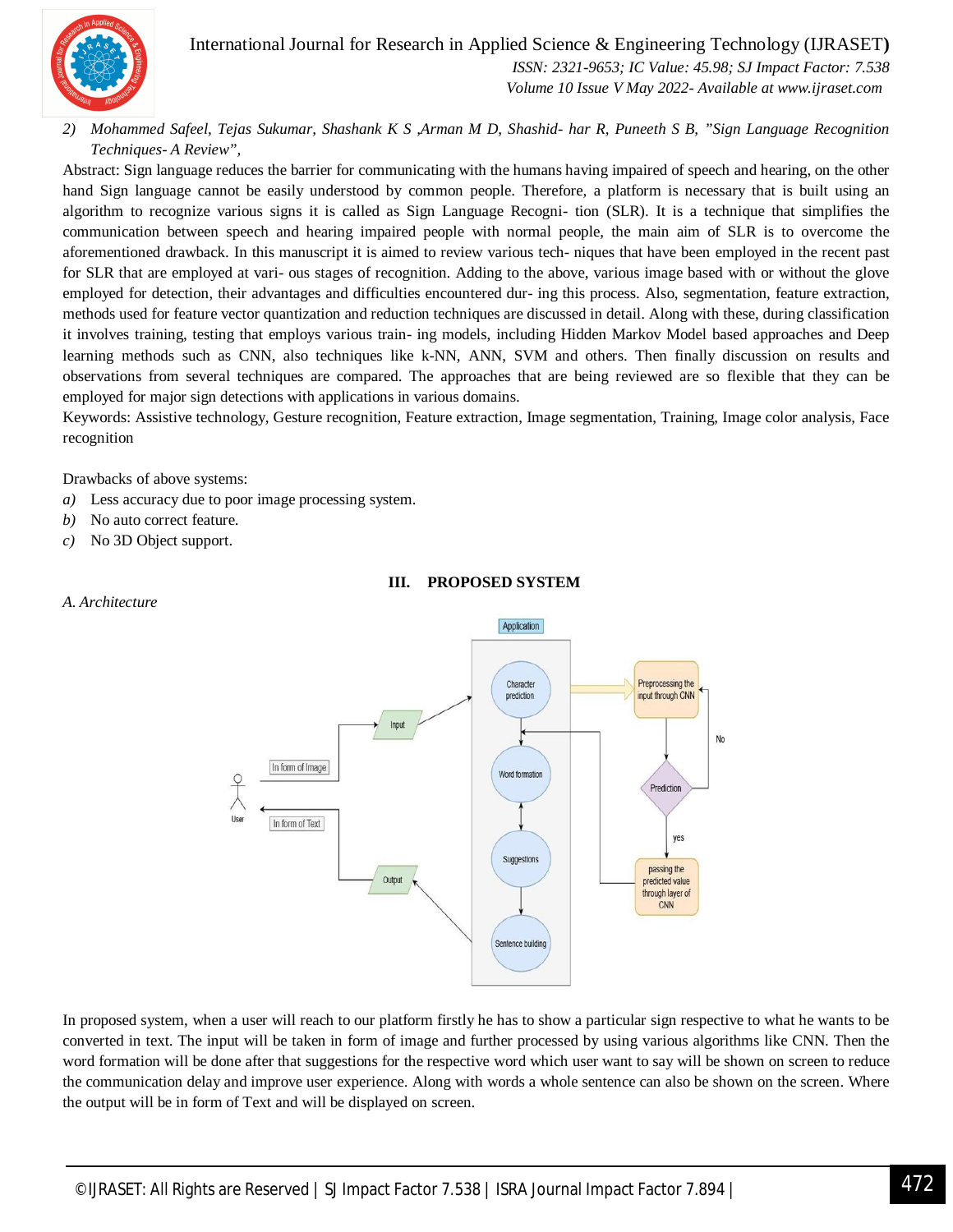

#### International Journal for Research in Applied Science & Engineering Technology (IJRASET**)**

 *ISSN: 2321-9653; IC Value: 45.98; SJ Impact Factor: 7.538*

 *Volume 10 Issue V May 2022- Available at www.ijraset.com*





#### Implementation Details (Modules)

- *1) Creation of Training and Testing Dataset:* In this module we will create Dataset manually and using resources from Internet. Which will be divided in ratio of 7:3 training to testing.
- *2) Training of Machine Learning Model:* As we are using CNN, we will be using a library named Keras to train the neural network using training dataset to recognize hand gestures.
- *3) Capturing The Image with Web cam OR Other Camera Device:* In this module, we will capture images from user device we will be using OpenCV to do so.
- *4) Pre-processing the Image:* The aim of pre-processing is an improvement of the image data that suppresses unwilling distortions or enhances some image features important for further processing, although geometric transformations of images.
- *5) Prediction of Alphabet from the Model:* Based on the image scanned if the sign is valid (represents an alphabet) then that result will be shown on user inter- face in form of text.
- *6) Suggestions and Creation of Sentences:* Word suggestions will be shown on screen (just like suggestions section on google keyboard) and along with that whole sentence which user want to say through sign language will be shown in form of text.

#### **IV. CONCLUSION**

It has been a great pleasure for me to work on this exciting and challenging project. This project proved good for me as it provided practical knowledge of Python and opencv. It also provides knowledge about the latest technology used in developing web enabled application and client server technology that will be great demand in future. This will provide better Opportunities and guidance in future in developing projects independently. We are trying to present a system for recognizing real-time Sign Language recognition models which portrays an impressive role in enhancing casual communication among people with hearing and speech disabilities and normal persons.

We can therefore conclude, that the platform can provide immediate assistance to everyone at any place with and device with required specification, make communication between normal and differentially abled person easier through this sign language translation application and, in addition it also provides word suggestions just like google keyboard so that the user can communicate easily and delay in communication should not be there.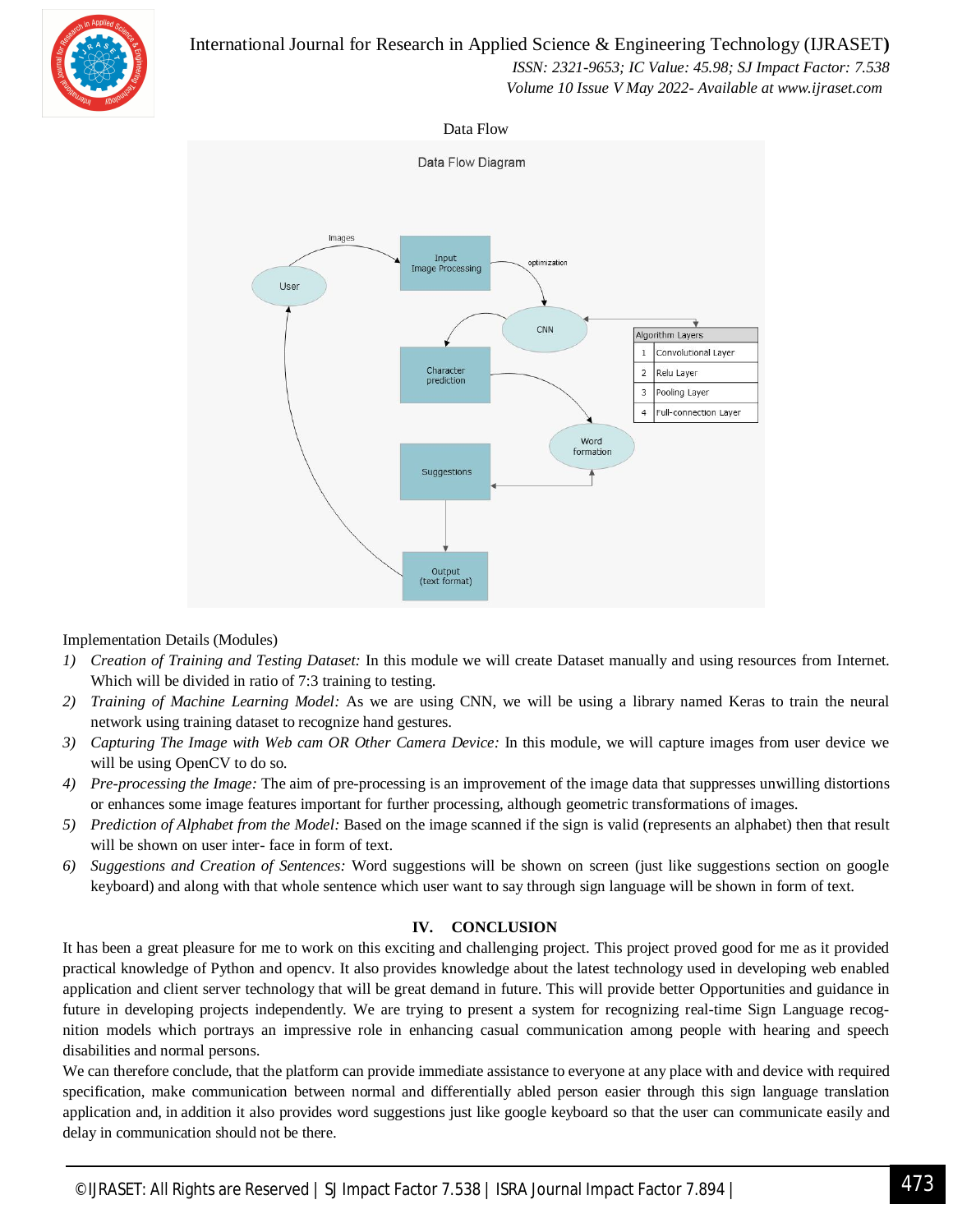International Journal for Research in Applied Science & Engineering Technology (IJRASET**)**



 *ISSN: 2321-9653; IC Value: 45.98; SJ Impact Factor: 7.538*

 *Volume 10 Issue V May 2022- Available at www.ijraset.com*

#### **REFERENCES**

- [1] Sign Language Recognition Techniques- A Review, Publisher: IEEE Cite This Mohammed Safeel; Tejas Sukumar; Shashank K S, 2020
- [2] Real-Time Recognition of Indian Sign Language, Publisher: IEEE, Cite This H Muthu Mariappan; V Gomathi, 2019
- [3] Mahesh Kumar N B, "Conversion of Sign Language into Text", in Interna- tional Journal of Applied Engineering Research ISSN 0973-4562 Volume 13, Number 9 (2018) pp. 7154-7161
- [4] Chen, Zhi-Hua and Kim, Jung-Tae and Liang, Jianning and Zhang, Jing and Yuan, Yu-Bo. (2014). Real-Time Hand Gesture Recognition Using Finger Segmen- tation.TheScientificWorldJournal. 2014.267872. 10.1155/2014/267872.
- [5] Dutta, Kusumika and Bellary, Sunny. (2017). Machine Learning Tech- niques for Indian Sign Language Recognition. 333- 336.10.1109/CTCEEC.2017.8454988
- [6] Raheja JL, Mishra A, Chaudary A. Indian Sign Language Recognition Us- ing SVM 1. Pattern Recognition and Image Analysis. 2016 September;26(2).
- [7] Goyal,Sakshi, Sharma,Ishita , Sharma, Shanu. Sign Language Recognition System For Deaf And Dumb People. International Journal of Engineering Research Technology (IJERT). 2013 April; 2(4).
- [8] Gurjal, P., Kunnur, K. Real Time Hand Gesture Recognition Using SIFT. International Journal of Electrics and Electrical. 2012; 2(3).
- [9] P.K. Athira, C.J. Sruthi and A. Lijiya ,"A Signer Independent Sign Lan- guage Recognition with Co-articulation Elimination from Live Videos: An Indian Scenario",Journal of King Saud University -Computer and Information Sciences.
- [10] Koller, O., Zargaran, O., Ney, H., and Bowden, R. (2016). Deep Sign:Hybrid CNN-HMM for Continuous Sign Language Recognition. In Proceedings of the "British Machine Vision Conference 2016. NewYork, UK".